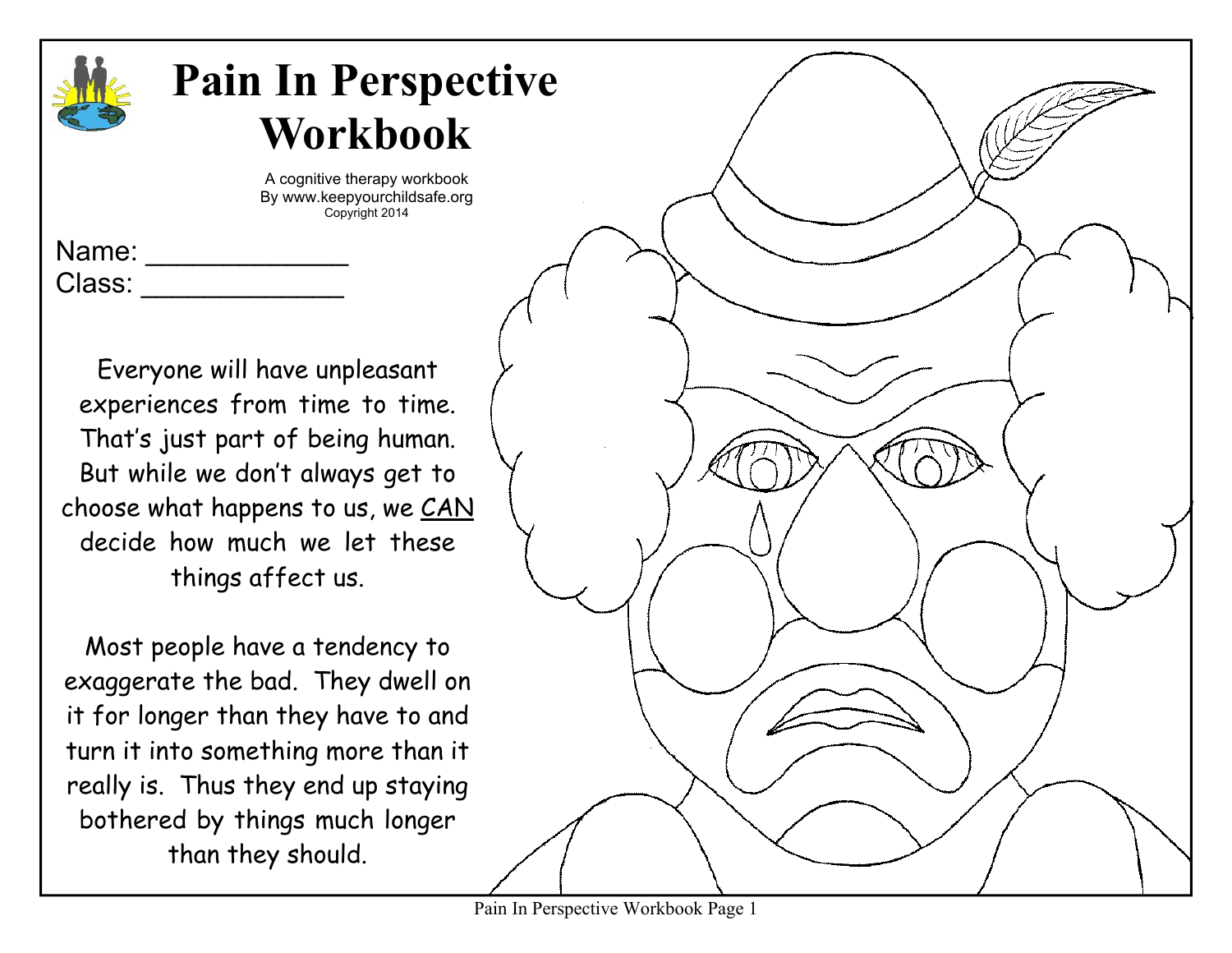Certain things are bound to affect us longer than others. If someone you love dies, this will continue to affect you long after it happens because you continue to feel their absence and continue to miss what was taken away. Or if you have to go home every day, and someone there keeps hurting you, this is harder to overcome because the hurt keeps happening day after day.

Yet most other times, the bad things we experience don't last all that long. They happen and then they're over. Unless something leaves you physically disabled, the only way these events can continue to affect you is if you let them affect you by carrying the hurt into the future or dwelling on them longer than necessary. So when bad things happen to you, it's important to put these events in context, and not make a bigger deal out of them than need be.

Pain In Perspective Workbook Page 2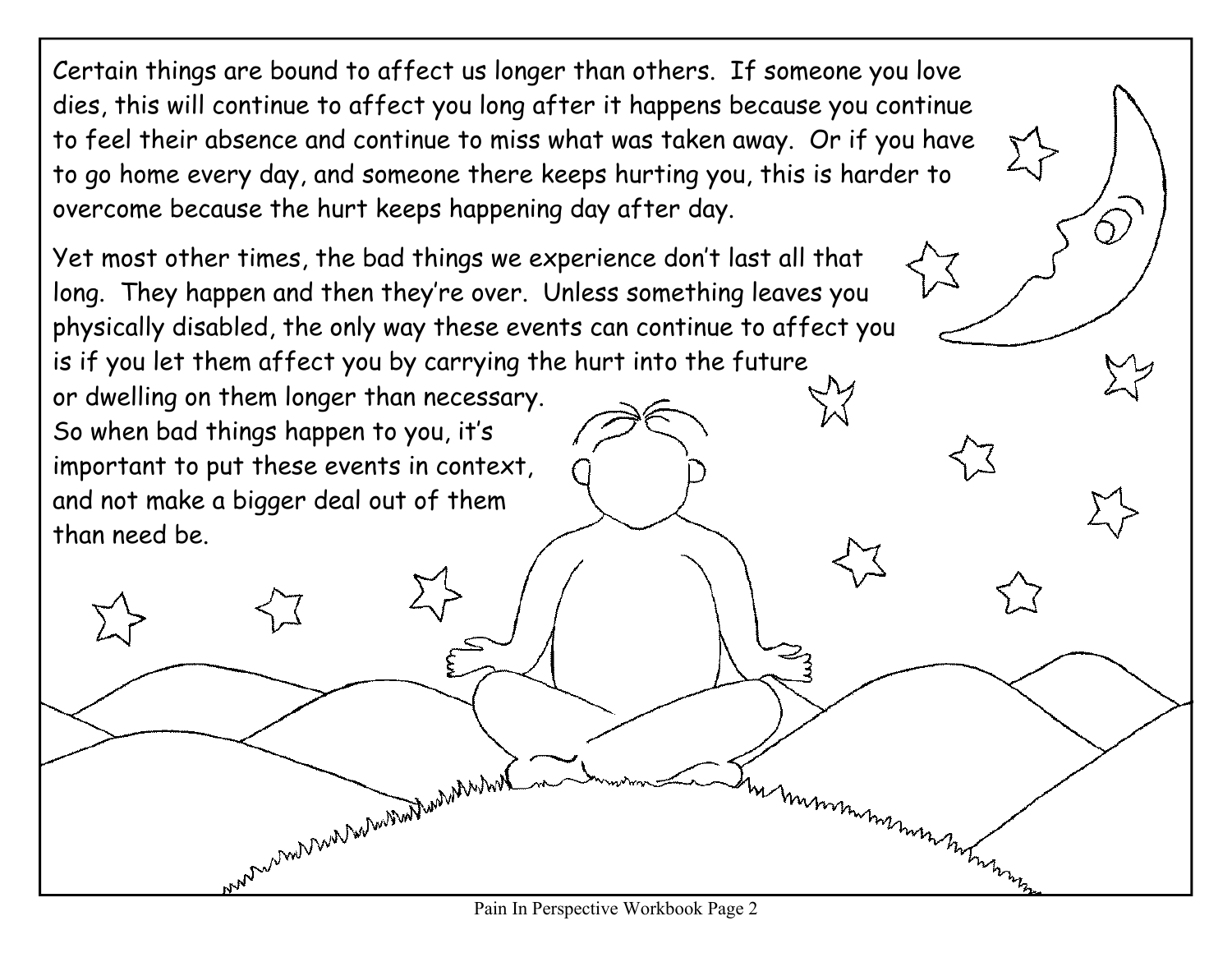Here's a trick that will help you put painful things in their proper place: Imagine that all your experiences are like weights on a scale. On one side are all the good experiences; the fun things you've done, the hours spent playing, the hugs and affection that have come your way and all the time you spend with those who love you.

On the other side of the scale are times when life hasn't treated you as well as you might have liked. Perhaps someone did or said something hurtful. I bet if you measured these bad times against the good, it wouldn't even be close. The good would take up way more than the bad. Which means that in the grand scheme of things, the bad things you experience should not weigh heavily on your life.

- ල

္သိစ

лS

⊙

 $\odot_{\mathbb{C}}$ 

 $\int\limits_{0}^{\infty}$ 

 $\circ_{\alpha} \circ$ 

 $\mathcal{O}_c$ 

কে

ు)

<u>నండ</u>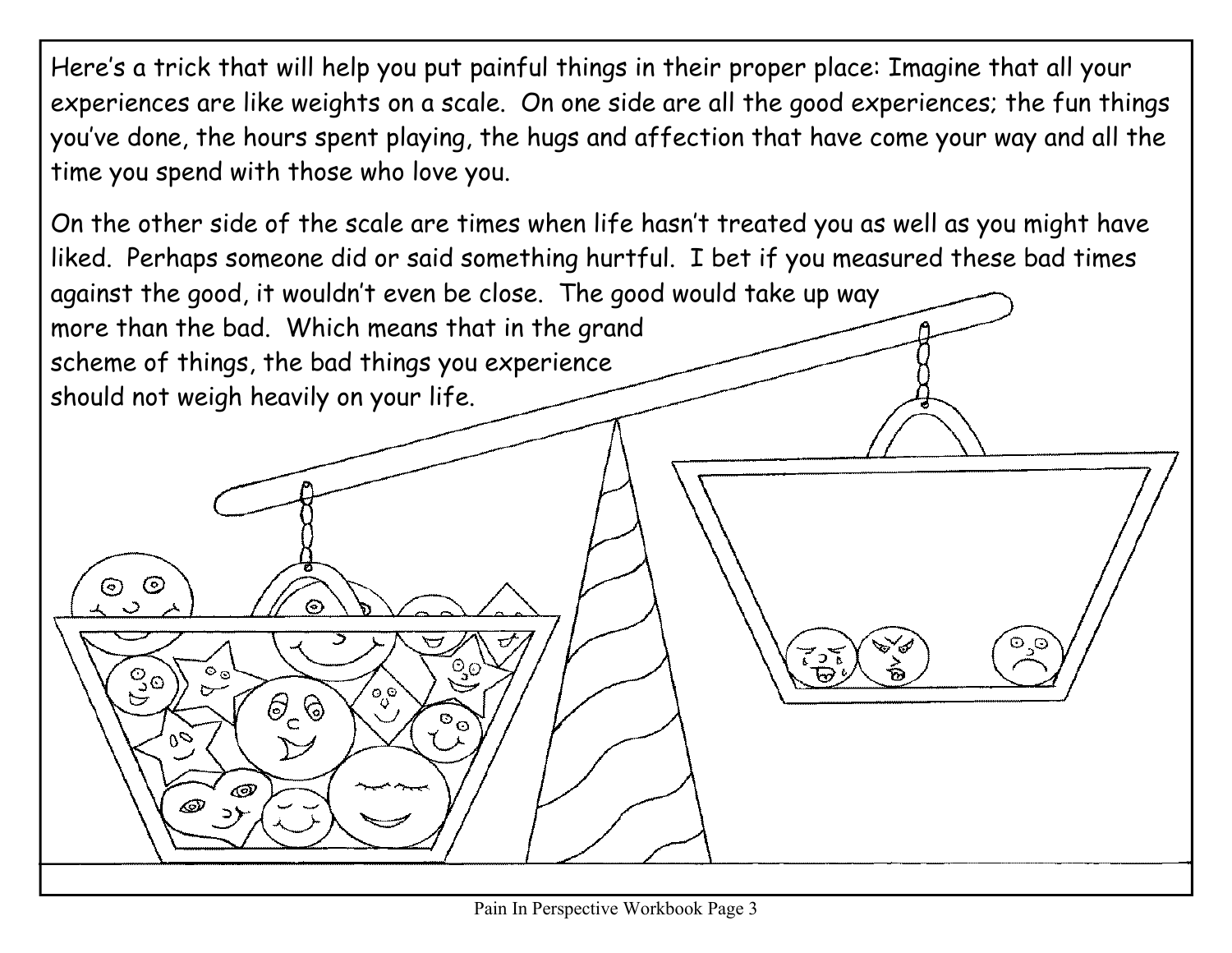

Or you might think about a giant clock that represents your entire life. If you were to take all the bad things that have happened to you  $-20$  minutes here, and hour there, perhaps even a while day of misery sometimes  $-$  and then added them all together, what would it come to? Measured against your entire life, I bet you'll find that it barely even makes a dent on your clock.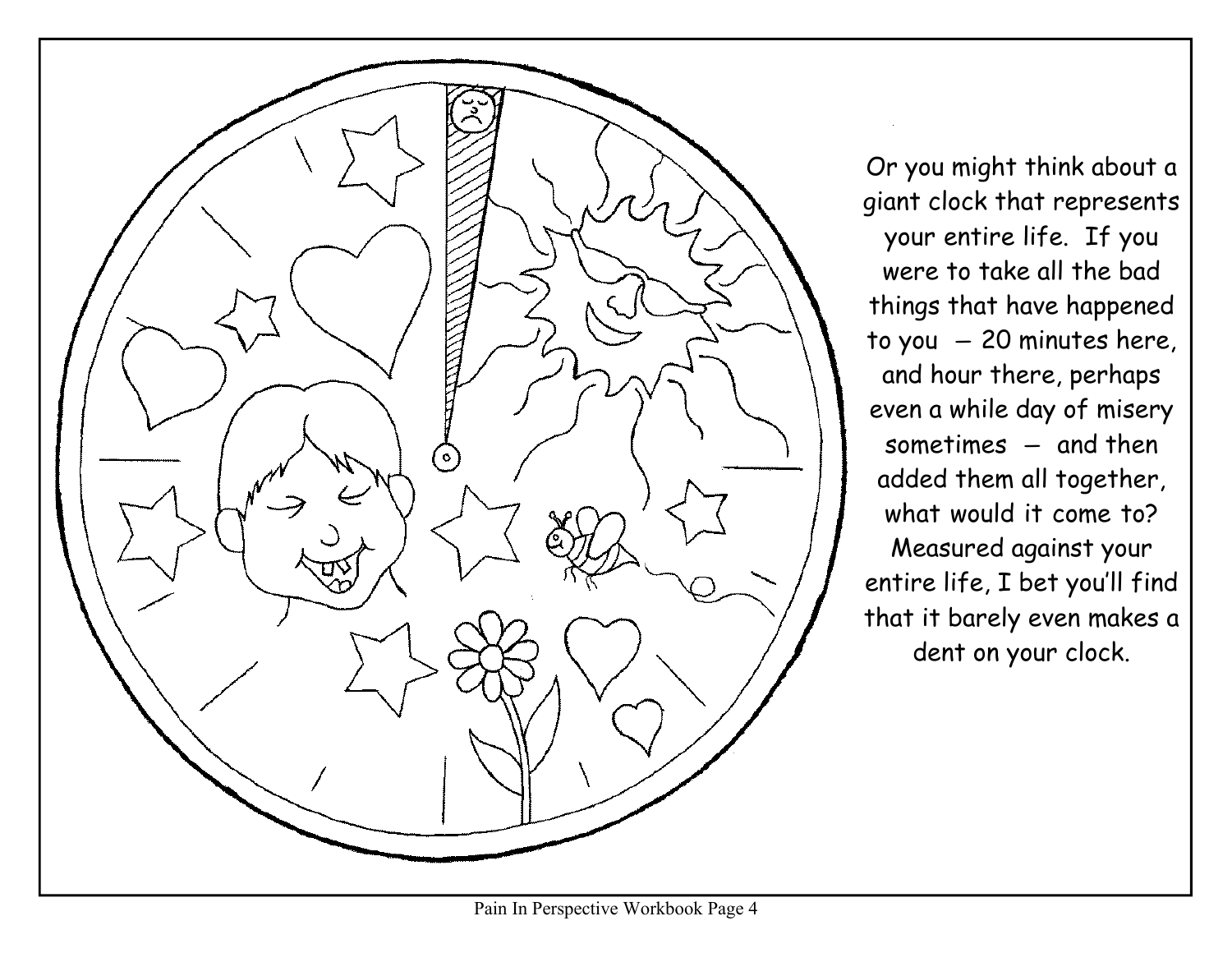That's exactly what Rebecca did. she lives in a happy neighborhood with loving parents. But like everyone else, life sometimes sends challenges her way. Not that long ago, a neighbor did some things he shouldn't have done that made her uncomfortable. When people found out about it, they made a huge fuss over what happened. Seeing the way others acted, Rebecca started to think it was a big deal too.

Then she thought about these experiences on the clock of her life. She added up the 5 times this happened, and found it came to around 2 hours total. That wasn't even the better part of a day, and it was like the blink of an eye in terms of her whole life. This made her realize that in the grand scheme of things, these experiences weren't that significant after all. In the vast storybook of her

ray

waterharin mar

田

田

 $\overline{H}$ 

na hanna hann hanna hanna hanna hanna hanna hanna hanna hanna hanna hanna hanna hanna hanna hanna hanna hanna

life, these bad things took up no more  $\sim$   $\sim$   $\sim$  than a few sentences on a single turned page. So she decided to treat  $\bigotimes$   $\bigotimes$  them for exactly what they were: an unfortunate but insignificant  $Z/\sqrt[3]{\sqrt{2}}$  manus  $Z/\sqrt[3]{\sqrt{2}}$  thing, now over and no longer needed to affect her.

 $Fast$ 

Future

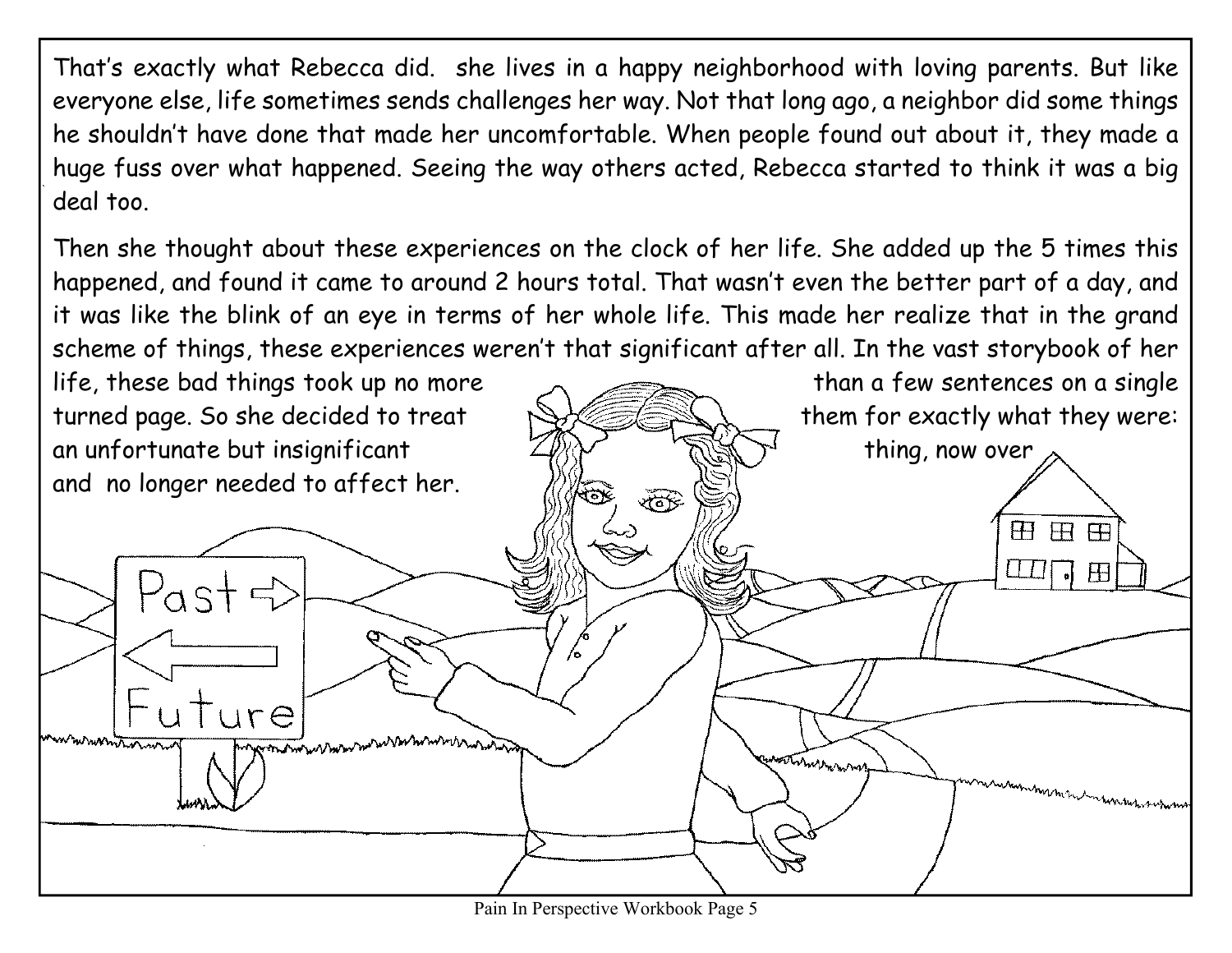

Pretend this is your own life clock. Draw a sliver in dark colors to represent all the bad things in your life. Then compare that to all the time you've spent being con tent, and draw some happy memories on the rest of your clock.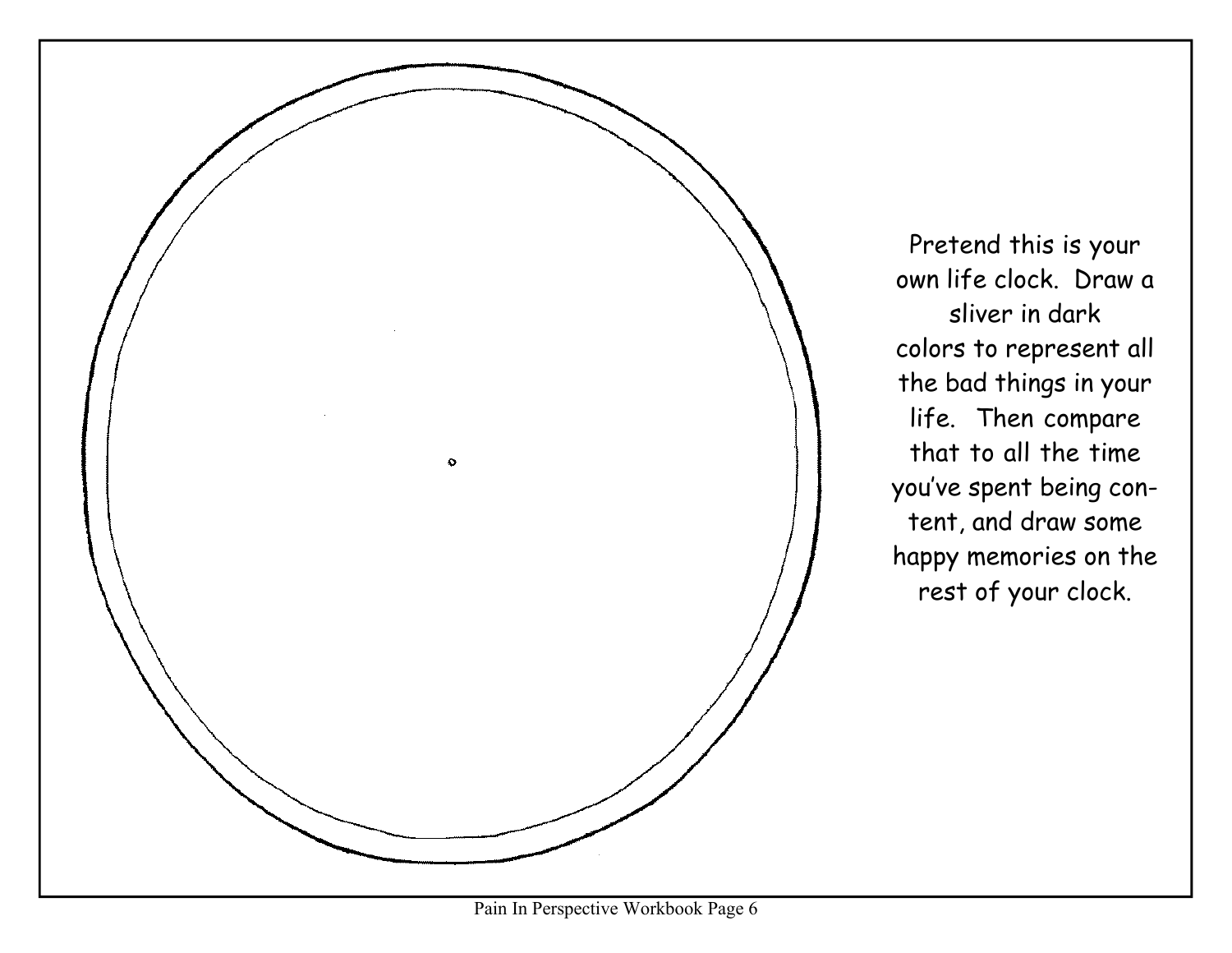This same idea applies to people. Humans are complicated, imperfect creatures. No one is ever all good or all bad, but a mixture of both. All of us will make mistakes in the way we treat on another. This means that in every relationship we experience, there will be both joy and pain.

It's not fair to dwell on the bad qualities in others while discounting the good. Imagine how you might feel if everyone counted all the mistakes you made against you without ever paying attention to the good things you did. You'd probably feel that this was a lopsided way of looking at things.

Yet this is often what we do when others do hurtful things to us, and it's every bit as bad for US as it is for THEM. If you pay more attention to the bad in people and let the mistakes they make overshadow the good, you'll always feel things are a lot worse than they really are.

Muhuhuhhuhhuhhuhhuhhuhhuhhuhhuh

munimmmmmmmm

wwWwm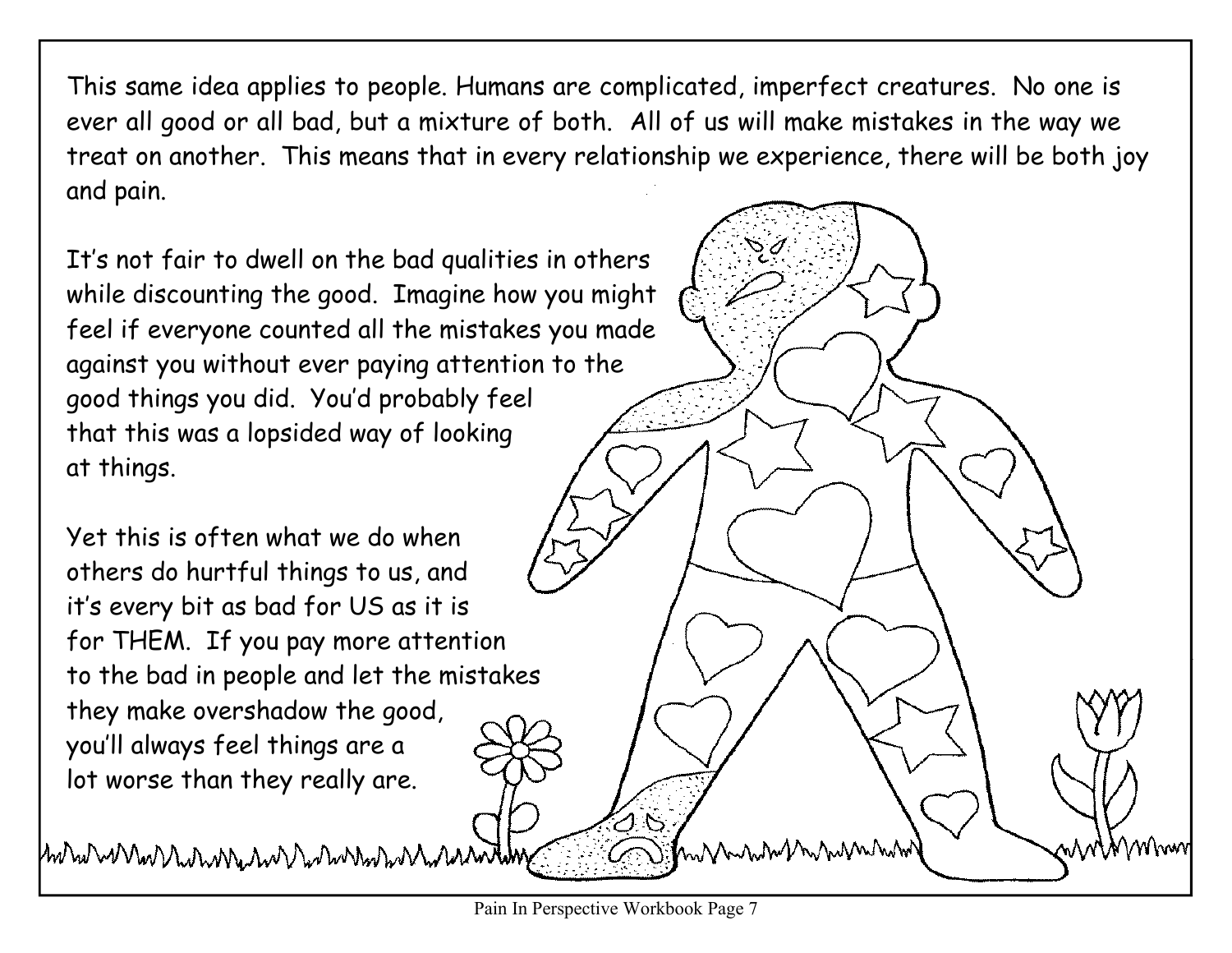We can't and shouldn't allow other to treat us badly. But we also shouldn't let bad experiences with someone discount or erase the good, any more than we would let a few bad events in our lives ruin all the good ones.

If someone gives you more bad experiences than good experiences or makes you feel bad more than others do, then you probably need to reconsider your relationship with them. You may need to spend less time together or even go your own separate ways. But that still doesn't mean you need to dwell on the bad.

Think of someone in your life, perhaps someone who recently did something hurtful. Color them in according to their mixture of good traits and bad traits.

https://www.arthyland.com/walder/

fournmonthlowand how hope

mmhunnmmm

Then on a separate piece of paper, list the different good experiences you've had together, along with the not so good ones and how you would change them.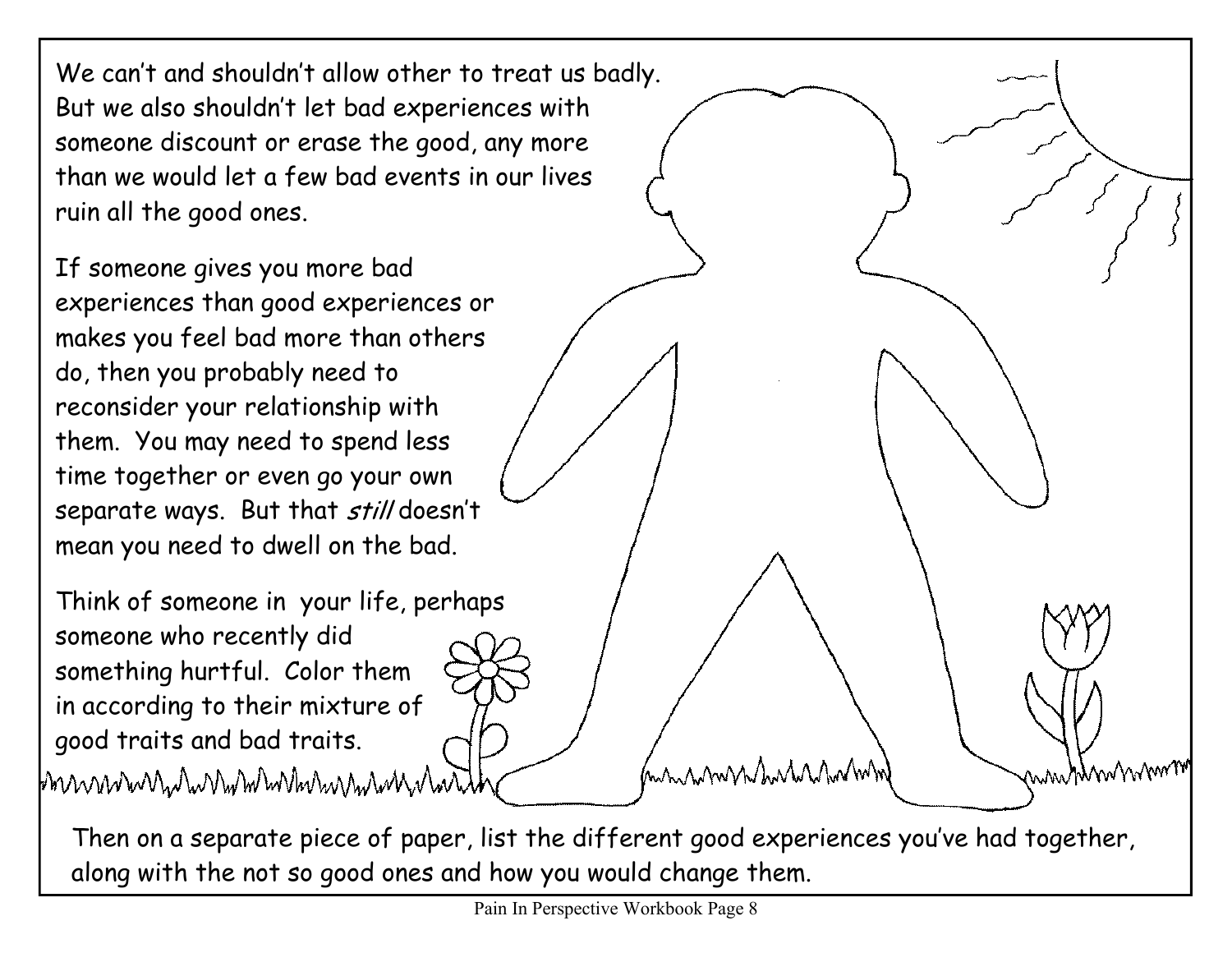Another problem is that we tend to dwell too much on the people who frustrate us while thinking less about the ones who fulfill us. For example, John has a mother who loves him, grandparents who adore him, teachers at school who think he's a great kids, and a few close friends he can talk to and spend time with.

Unfortunately, John's father doesn't treat him very well. He always seems angry and can say and do all sorts of things that make John feel bad. When John thinks about how his father treats him he gets upset. Because he thinks about it a lot, he's upset a lot.

John is paying too much attention to the one person who makes him feel worthless while overlooking all the people who love and adore him. His mind is treating one bad relationship as if it has more power than 3 or 4 good ones. How sill is that? His brain is tricking him into paying more attention to the bad than the good!



Pain In Perspective Workbook Page 9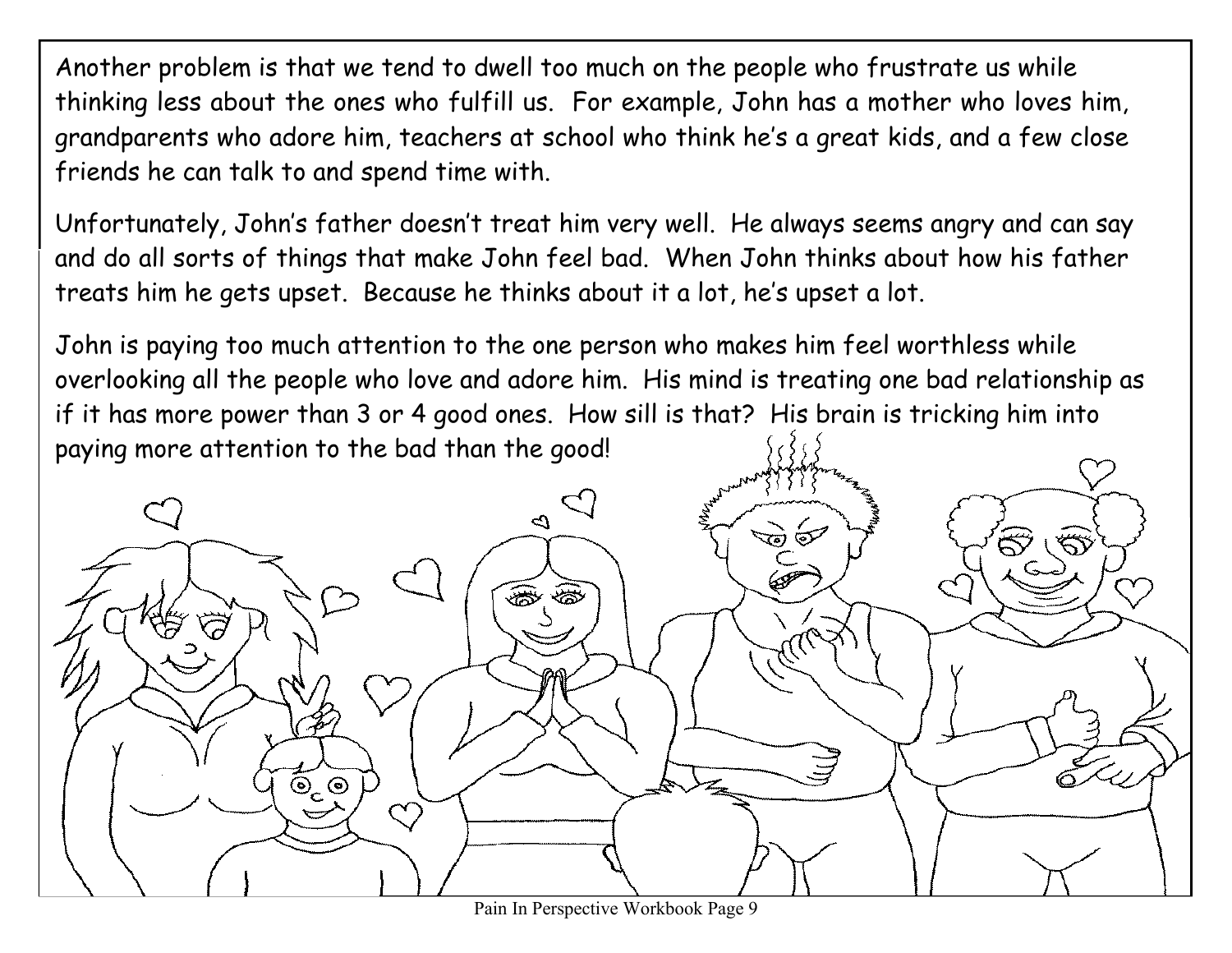

Pain In Perspective Workbook Page 10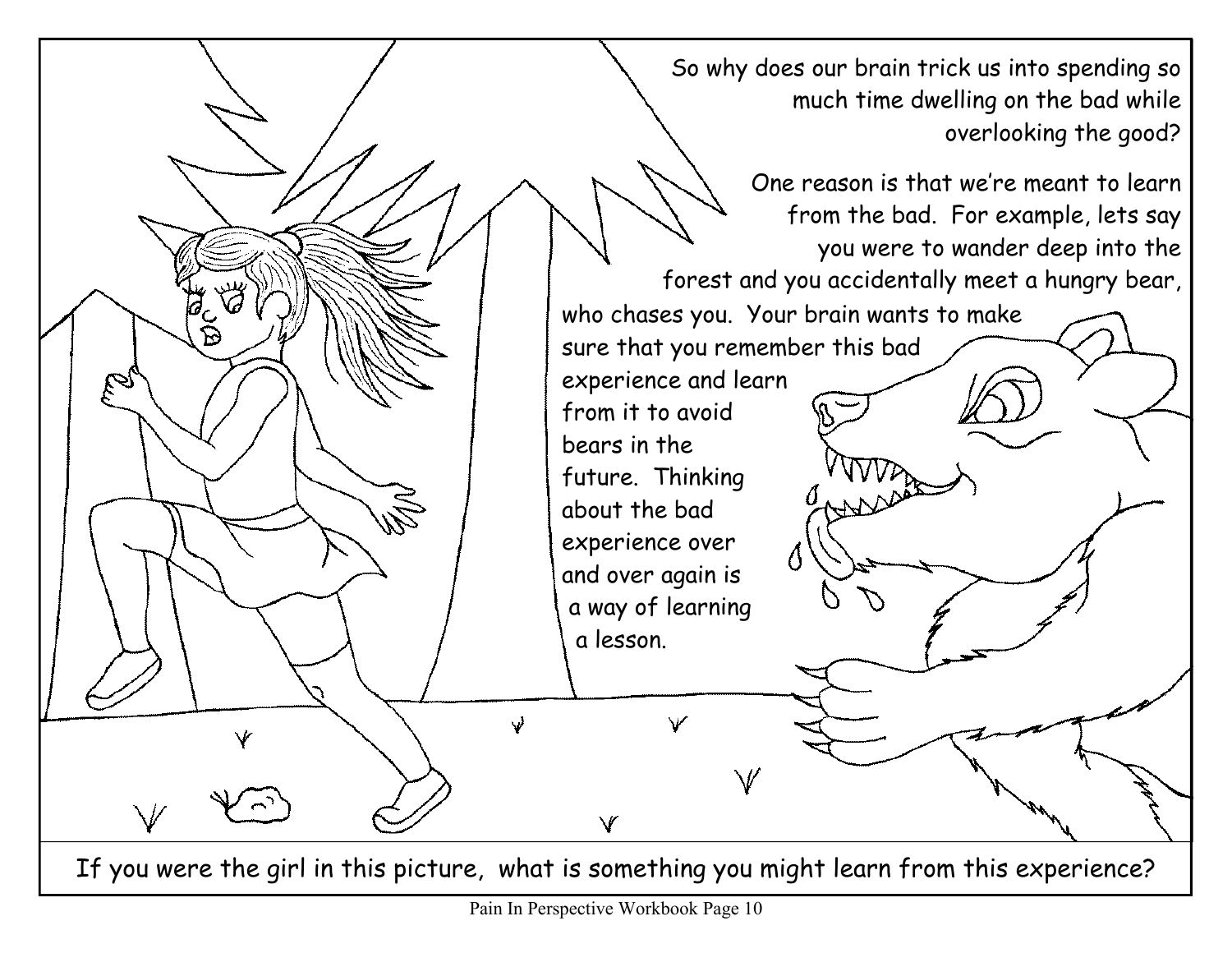The problem is that while our brain is great about dwelling on the bad and getting us to pay attention to it, it isn't so good about keeping things in perspective. By making bad things seem especially big in our mind, it's almost as if we're looking at life through a fun house mirror. Bad things are distorted to seem bigger and and more important than they really are, while the good things and everyday calm that make up a much larger portion of our life seem to shrink into the background.

Because we're presenting ourselves with a fake, distorted picture, we end up feeling much worse for much longer than we have to.